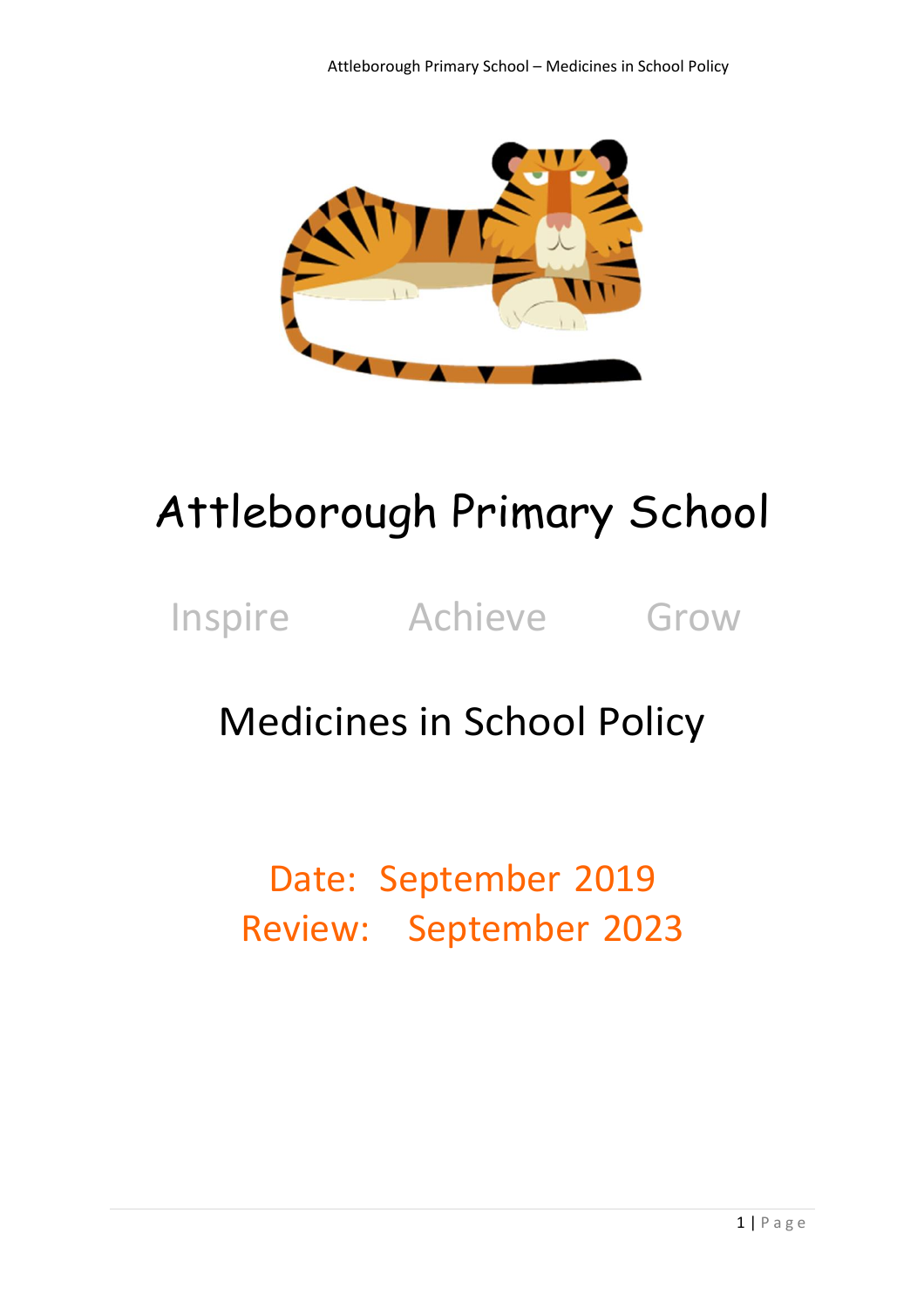This policy is based upon guidance issued to schools by Norfolk County Council, which itself is based on the 2015 DFE document, 'Supporting Pupils with Medical Conditions'.

Many children will, at some time, have short-term medical needs, perhaps entailing the finishing off a course of medicine such as antibiotics. Some children may require medicines on a long-term basis, such as those with well-controlled asthma or epilepsy. These children are usually able to attend school regularly, and take part in normal school activities. Individual Healthcare Plans are drawn up with the help of the school nursing service where required.

This policy explains how we can support children with medical needs within school.

#### **Prescribed Medicines**

Medicines should only be brought into school when essential; that is, where it would be detrimental to a child's health if the medicine were not administered during the school day.

Medicines should only be administered in school if they are on prescription from a doctor, dentist, nurse or pharmacist prescriber. These medicines should be provided to the school in the original container with the prescriber's instructions for administration and dosage. We would expect that in sending medicine to school, parents/carers would either be following the advice of a doctor in deciding that a child who is completing a course of treatment (e.g. antibiotics) is well enough for school, or that the medicine is for the treatment of a long term condition such as asthma or epilepsy. In either case, parents/carers are welcome to come into school to administer the dose themselves.

Prescribed medicines, such as antibiotics, that need to be administered 4 times a day, will be given to the child at lunchtime as long as the parent or carer has completed the relevant form. Medicines that are prescribed to be administered three times a day will not normally need to be given at lunchtime and should not be brought into school except in exceptional circumstances where supported by medical advice. It remains the parent/carer's responsibility to ensure that medicine is given at the correct times. Medicines must not be given for longer than 3 days for most pain relief and must not exceed the stated time to be taken on the prescription label. Calpol, Nurofen and most pain relief is ONLY permitted to be given for 3 days (as specified on box/bottle). After this point, a doctor's note is required in order for staff to give for any longer period of time.

In all cases, written permission on the appropriate forms must be given (see attached form).

#### **Non-Prescription Medicines**

Staff cannot give children non-prescribed medicines unless there is prior written permission from a parent/carer. We do hold non-prescription medicines for administration when a child feels unexpectedly unwell (e.g. has a headache or toothache) but can only do so with written permission on the appropriate forms.

#### **Long term medical needs**

If a child has long term medical needs, the school will seek the advice of the appropriate medical professional in drawing up an Individual Healthcare Plan. This will include information relevant to the care of the child concerned.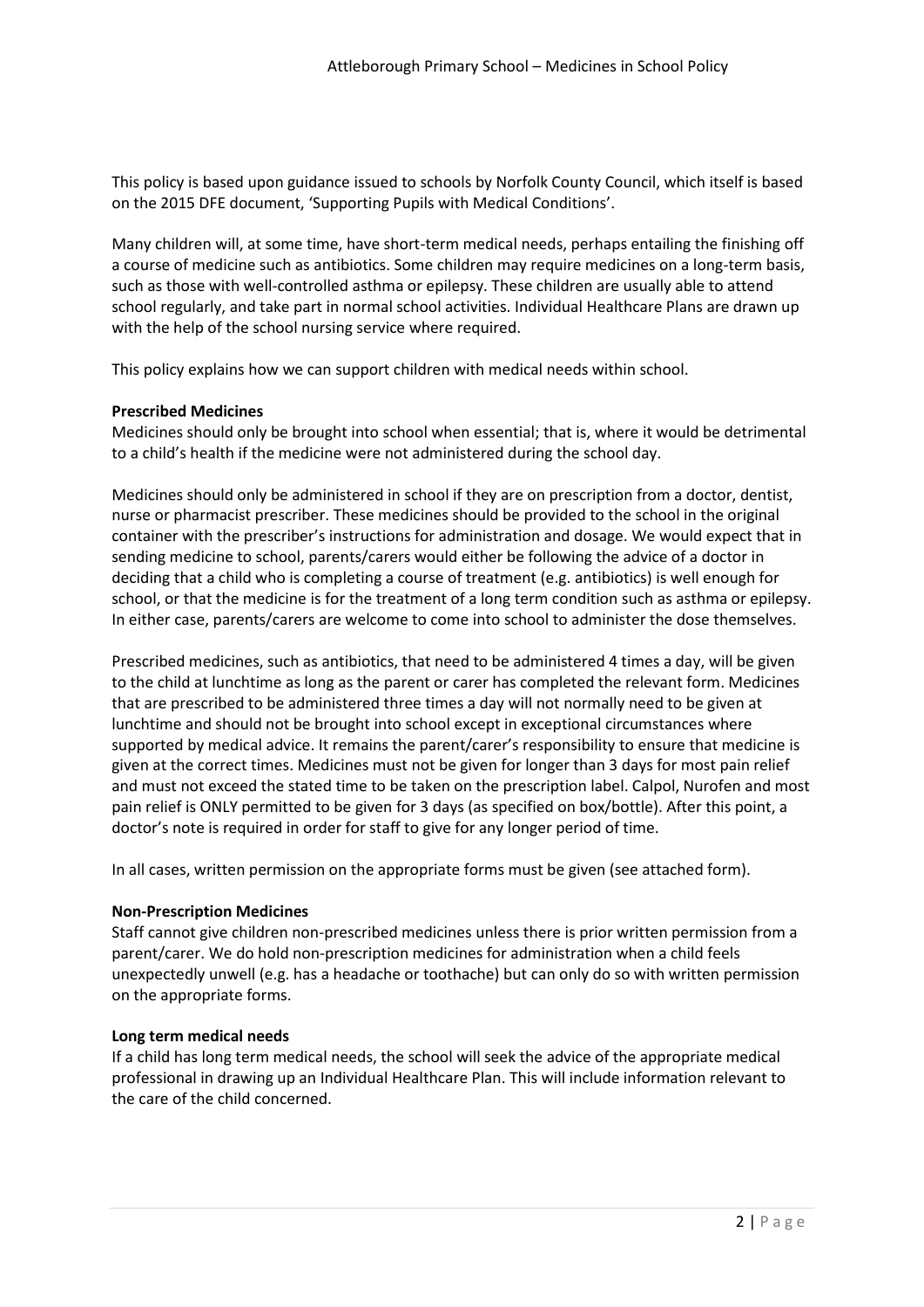#### **Administering Medicines**

- 1. All Medicines should be clearly labelled with the child's name; the first dose should be accompanied by the 'Consent to administer medicine in school' form (see attached). This states that it is necessary for the medicine to be taken in school hours and a request is being made for the school to administer it. The note should give clear instructions about the dose required. **No child under 16 can be given medicines without their parent/carer's written consent.**
- 2. In the case of inhalers for asthma sufferers, please have one set of equipment in school and another at home to avoid the problem of forgetting to bring it in or take it home.
- 3. The medicine should be given to the school's secretary and should be taken only under supervision. A written record of medicines taken will be kept.
- 4. Children should 'self-administer' medicines under the supervision of an adult at the school wherever this is possible. In the case of analgesics such as Calpol (required for pain relief in a specific requested situation). Single dose sachets should be used so that self-administration is possible.
- 5. Written consent is required for the administration of all medicines.
- 6. Parents of children who require the school to keep prophylactic medicines (such as adrenalin injectors and asthma inhalers) are responsible for ensuring that medicines remain 'in date'.
- 7. When giving medicine, the child's name and age must be confirmed with the child before giving it to them.
- 8. If a child refuses medication, the staff should not force them to take it, but should make a note in the records regarding the refusal. Parents/carers will be informed on the same day.
- 9. If parents may not be aware at what time a medicine had been given (e.g. in cases where medicine is kept for migraine suffers or allergy sufferers etc.) we should ensure and document the time of the dose and provide the child with a slip and sticker with the time the dose was given to inform the parent so that they do not give an additional dose to the child.

All medicines are stored securely in the disabled toilet/medical room. Individual Healthcare Plans for children with long term conditions are available in the school office. For children who may need to use an adrenalin injector, there will be an identification picture in the staff room. The children to whom this relates always keep the adrenalin injector with them in school.

There is no legal obligation that requires staff to administer medicines, but the school seeks to ensure all children who are able to attend school – including those who may need medication – can do so. To this end, staff are trained to administer medicines in accordance with the schedule above.

The person administering medicine to a child must check the name of child, name of medicine, dose, method of administration, time of administration and expiry date of medicine. The Record of Medicines Administered must be completed (see attached form)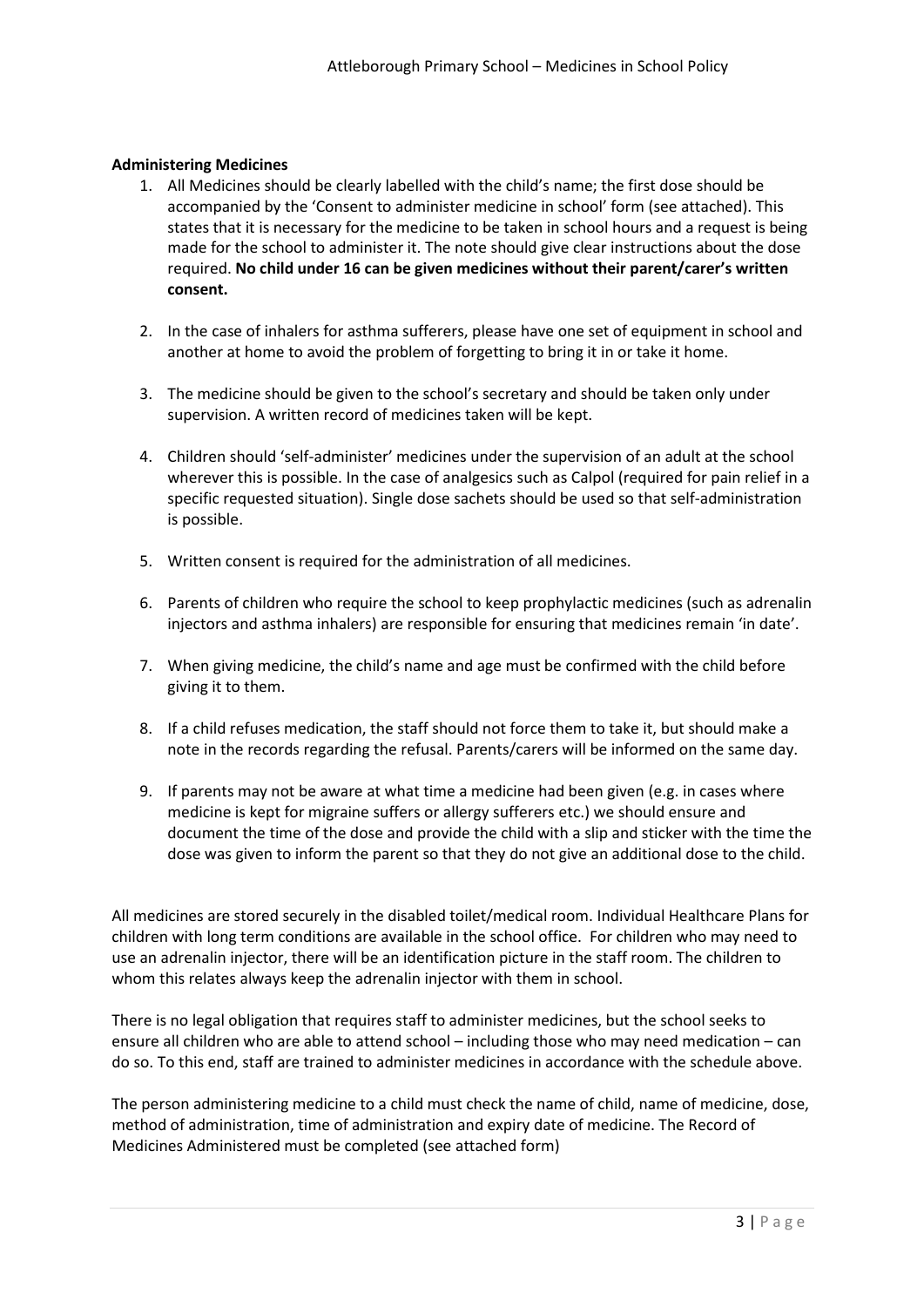#### **Asthma Care**

- Inhalers will be kept with the child at all times whilst they are in school in labelled bags.
- The children must be allowed to use their inhaler whenever they need to.
- Inhalers must be taken on school trips and the teacher in charge is responsible for ensuring it is returned to school safely.
- It is the parents responsibility to ensure it is in date.

Many of the school staff are trained first aiders with four '4-day' first aid trained members of staff. In the event of an emergency, all staff are clear about what action to take.

#### **Sporting Activities**

Where children need to take precautionary measures before or during exercise (e.g. use of inhalers), staff supervising such activities should be aware of relevant medical needs and, if necessary, carry out risk assessments.

#### **Educational Visits**

We encourage children with medical needs to participate in educational visits where it is safe for them to do so. Where children need to take medicines that are normally administered at home, parents/carers should send full written instructions for administration along with the medicines in their original containers. All medicines must be labelled with the child's name. The administration of all medicines is recorded on a visit sheet. Where necessary, detailed discussion between the parent/carer and the visit leader will take place; if a child has an Individual Healthcare Plan, a copy of this will be taken on the visit.

*The school seeks to facilitate all children attending school for the maximum number of days possible in the school year but parents/carers should be clear that children who are ill should not be sent to school. This includes children with temperatures controlled by analgesics and those who have only just begun a course of antibiotics. This policy addresses the management of children who are – fundamentally – well, but who have specific long or short –term medical needs.*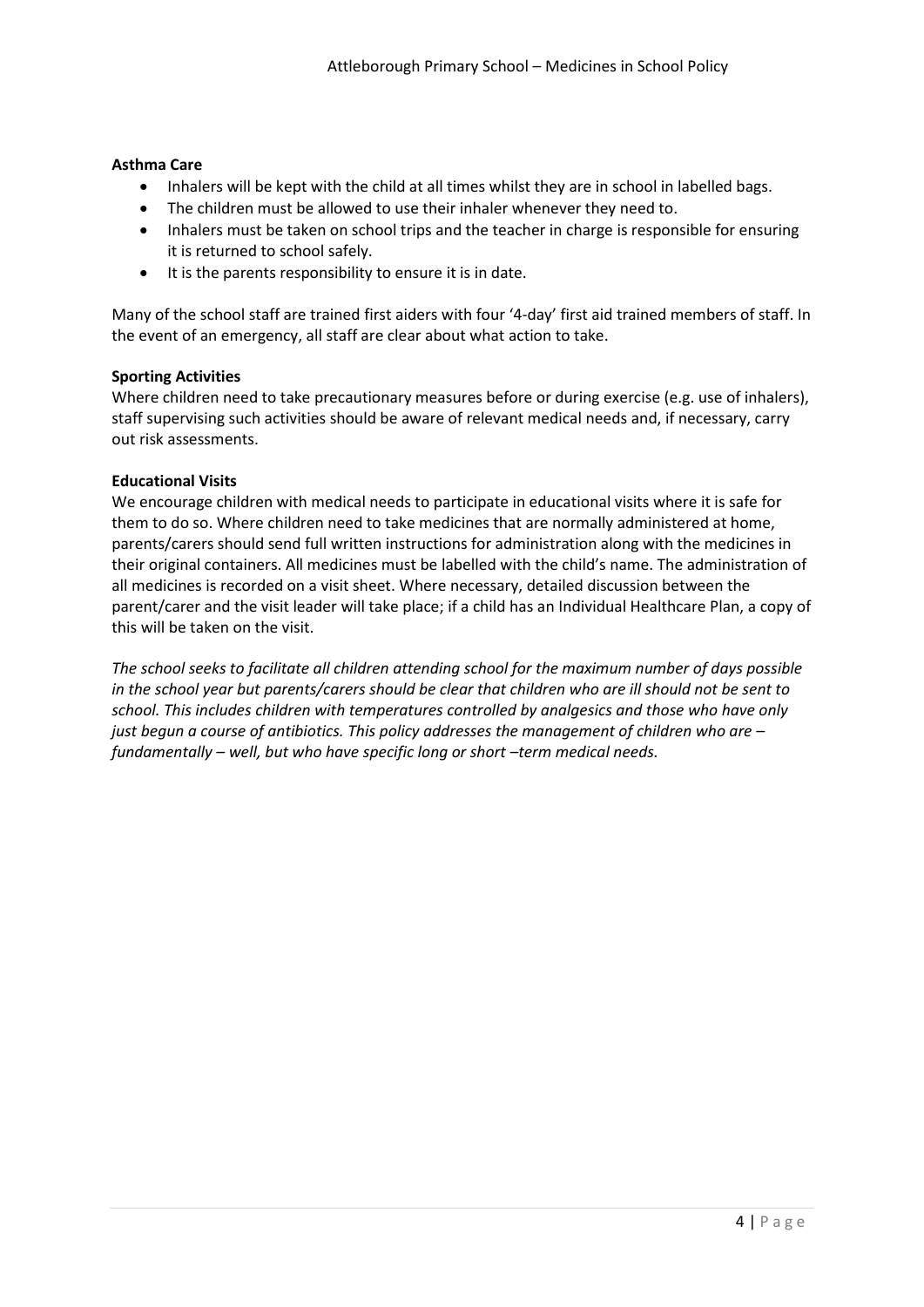### **Record of medicine administered to an individual child**

| Name of school/setting                 |  |  |  |  |  |
|----------------------------------------|--|--|--|--|--|
| Name of child                          |  |  |  |  |  |
| Date medicine provided by parent       |  |  |  |  |  |
| Group/class/form                       |  |  |  |  |  |
| Quantity received                      |  |  |  |  |  |
| Name and strength of medicine          |  |  |  |  |  |
| Expiry date                            |  |  |  |  |  |
| Quantity returned                      |  |  |  |  |  |
| Dose and frequency of medicine         |  |  |  |  |  |
| Staff signature<br>Signature of parent |  |  |  |  |  |
|                                        |  |  |  |  |  |
| Date                                   |  |  |  |  |  |
| Time given                             |  |  |  |  |  |
| Dose given                             |  |  |  |  |  |
| Name of member of staff                |  |  |  |  |  |
| <b>Staff initials</b>                  |  |  |  |  |  |
|                                        |  |  |  |  |  |
| Date                                   |  |  |  |  |  |
| Time given                             |  |  |  |  |  |
| Dose given                             |  |  |  |  |  |
| Name of member of staff                |  |  |  |  |  |
| <b>Staff initials</b>                  |  |  |  |  |  |